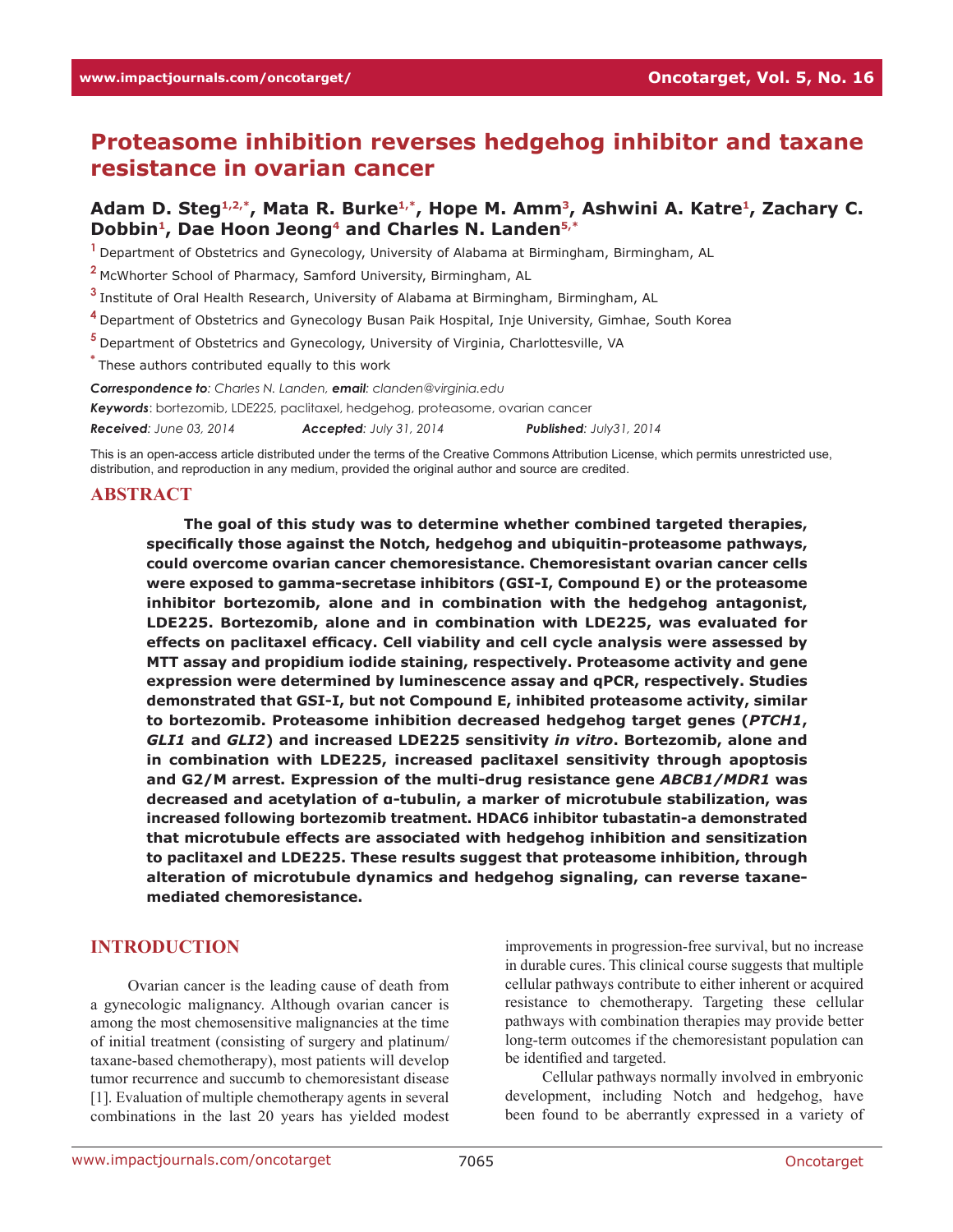malignancies [2-4], including ovarian cancer [5-11], and may be especially important in conferring resistance to chemotherapies [12-16]. Thus, inhibition of these pathways may offer valuable therapeutic strategies against ovarian cancer, either alone or as chemosensitizing agents. In particular, compounds that target gamma-secretase, which is crucial for Notch signaling activation [17], have been evaluated as potential anti-cancer agents. In addition, compounds have been developed that antagonize the Smoothened receptor, a mediator of hedgehog signaling [18]. One of these compounds, LDE225, has been used to target cancer cells in both pre-clinical and clinical models [18-21].

The ubiquitin-proteasome pathway is responsible for maintaining cellular homeostasis by regulating the degradation of proteins. Disruption of this pathway can result in cell cycle arrest and apoptosis as a result of incompatible regulatory protein accumulation within the cell [22]. Cancer cells generally have higher levels of proteasome activity and are more sensitive to the proapoptotic effects of proteasome inhibition than normal cells, making the proteasome a desirable therapeutic target [23]. Bortezomib is a dipeptidyl boronic acidbased reversible proteasome inhibitor that targets the chymotrypsin- and caspase-like active sites of the proteasome complex [24]. This compound was the first proteasome inhibitor to be approved for clinical use and is commonly used in the treatment of hematologic malignancies, including multiple myeloma and mantle cell lymphoma [25]. By inhibiting the proteasome, bortezomib acts through several mechanisms to suppress tumor survival pathways and to arrest tumor growth, metastasis and angiogenesis. These mechanisms of action have provided rationale for the combination of bortezomib with numerous chemotherapeutic and targeted agents [26- 28], some of which have been evaluated in ovarian cancer clinical trials [29-31].

Novel therapeutic strategies targeting chemoresistant cells are essential to achieving durable cures in ovarian cancer. In our study, we sought to reverse resistance to chemotherapeutic and targeted agents using different pharmacological strategies. The results of this study demonstrate several novel mechanisms. First, the variable response seen with different gamma-secretase inhibitors is due to differential effects on the proteasome. Secondly, proteasome inhibition affects microtubule stabilization in a manner similar to taxanes and increases sensitivity to paclitaxel. Finally, proteasome inhibition alone reduces hedgehog pathway signaling and as a result is synergistic with hedgehog antagonist LDE225. The demonstrated crossover between these pathways sheds new light onto the contributing mechanisms of chemotherapy resistance in ovarian cancer and provides new opportunities for clinical development.

# **RESULTS**

# *In vitro* **resistance to the Smoothened antagonist, LDE225, can be reversed by the gamma-secretase inhibitor GSI-I but not compound E**

 We first sought to examine the mechanisms of dual inhibition of the Notch and Hedgehog pathways in three chemoresistant ovarian cancer cell lines: A2780cp55 (platinum- and taxane-resistant), HeyA8MDR (taxaneresistant) and SKOV3TRip2 (taxane-resistant). Dosedependent growth inhibition with LDE225 alone is shown in Figure 1A. The decrease in A2780cp55 and HeyA8MDR cell viability following LDE225 treatment is similar (39.7% versus 38.2% decrease at 5 µM and 56.7% versus 60.1% decrease at 10 µM). However, SKOV3TRip2 cells responded to LDE225 to a lesser extent by comparison (13.5% and 35.4% decrease at 5 and 10  $\mu$ M, respectively), suggesting that these cells have an innate mechanism of resistance to LDE225. Therefore, further combination strategies were pursued in this line in an attempt to uncover mechanisms of resistance to hedgehog inhibition.

Having previously demonstrated crosstalk between the Notch and Hedgehog pathways in SKOV3TRip2 cells [32], we wanted to determine if targeting the Notch pathway using gamma-secretase inhibitors could have an effect on response to LDE225 in these cells. To this end, we examined the effect of 2 different gamma-secretase inhibitors, GSI-I and GSI-XXI (Compound E) on the viability of SKOV3TRip2 cells. Interestingly, the viability of these cells was decreased following exposure to GSI-I, but not to Compound E (Figure 1B). Used in combination, GSI-I increased the sensitivity of SKOV3TRip2 cells to LDE225; up to a 17-fold decrease in the LDE225 IC50 compared to DMSO control was observed, suggesting a synergistic interaction (Figure 1C). Calculation of a combination index (CI=0.44 at  $2\mu$ M, CI=0.11 at  $3\mu$ M) confirms a synergistic effect. This effect was not observed with LDE225 in combination with Compound E (Figure 1D), suggesting that these gamma-secretase inhibitors may have differential mechanisms of action.

To determine if Notch inhibition is playing a role in LDE225 sensitization, knockdown of Notch signaling components (Notch1, Notch2, Notch3 and Jagged1) was carried out using siRNA. These siRNAs have previously been shown by our laboratory to decrease the mRNA levels of their respective target genes by up to 85% [32]. Alone, knockdown of these individual genes decreased SKOV3TRip2 cell viability (by 65.1%, 29.3%, 45.7% and 73.3%, respectively;  $p<0.05$ ) compared to siRNA control, indicating that Notch signaling does contribute to the survival of these cells (Figure 1E). However, none of these siRNAs had a significant sensitizing effect on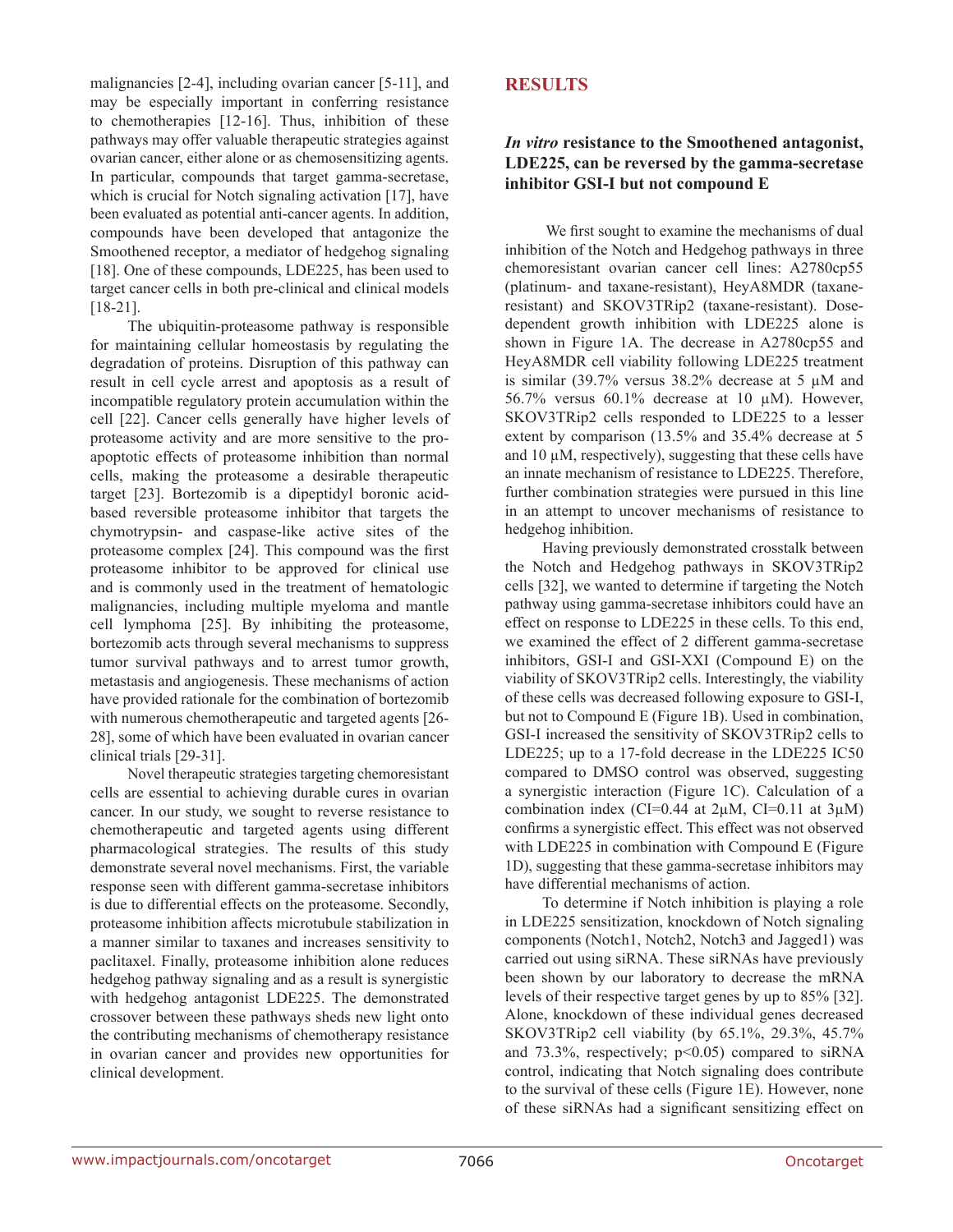LDE225, as demonstrated by parallel dose response curves (Figure 1E) compared to the siRNA control. The fact that independent Notch family targeting and Compound E could not sensitize to hedgehog inhibition, as GSI-I could, suggest that the mechanism by which GSI-I sensitizes SKOV3TRip2 cells to LDE225 is independent of Notch inhibition.

#### **Proteasome inhibition reverses LDE225 resistance in SKOV3TRip2 cells**

Previous studies have demonstrated that GSI-I can act as a proteasome inhibitor [33-35]. To determine if GSI-I sensitizes SKOV3TRip2 cells to LDE225 through this mechanism rather than gamma-secretase inhibition, we first examined the effects of GSI-I, Compound E and bortezomib (a known proteasome inhibitor) on proteasome activity. In agreement with previous studies, both GSI-I and bortezomib produced a dose-dependent decrease in proteasome activity by up to 51.6% and 71.0%, respectively ( $p$ <0.05), whereas Compound E did not (Figure 2A). Moreover, treatment with GSI-I or bortezomib resulted in a significant increase in polyubiquitinated proteins, an indicator of proteasome inhibition [33] (Figure 2B). When combined with LDE225, bortezomib produced a similar synergistic effect on the viability of SKOV3TRip2 cells as that observed



**Figure 1: GSI-I, but not Compound E, reverses LDE225 resistance in SKOV3TRip2 cells.** A) Cell viability of chemoresistant ovarian cancer cell lines A2780cp55, HeyA8MDR and SKOV3TRip2 following exposure to the Smoothened antagonist, LDE225. B) SKOV3TRip2 cell viability in response to the gamma-secretase inhibitors, GSI-I and Compound E. C) SKOV3TRip2 cell viability following exposure to DMSO or GSI-I combined with increasing concentrations of LDE225. D) SKOV3TRip2 cell viability following exposure to DMSO or Compound E combined with increasing concentrations of LDE225. E) SKOV3TRip2 cell viability following knockdown of Notch signaling components (Notch1, Notch2, Notch3 and Jagged1) in combination with exposure to increasing concentrations of LDE225. In all experiments, cell viability was determined by MTT assay. Data are representative of at least 3 independent experiments.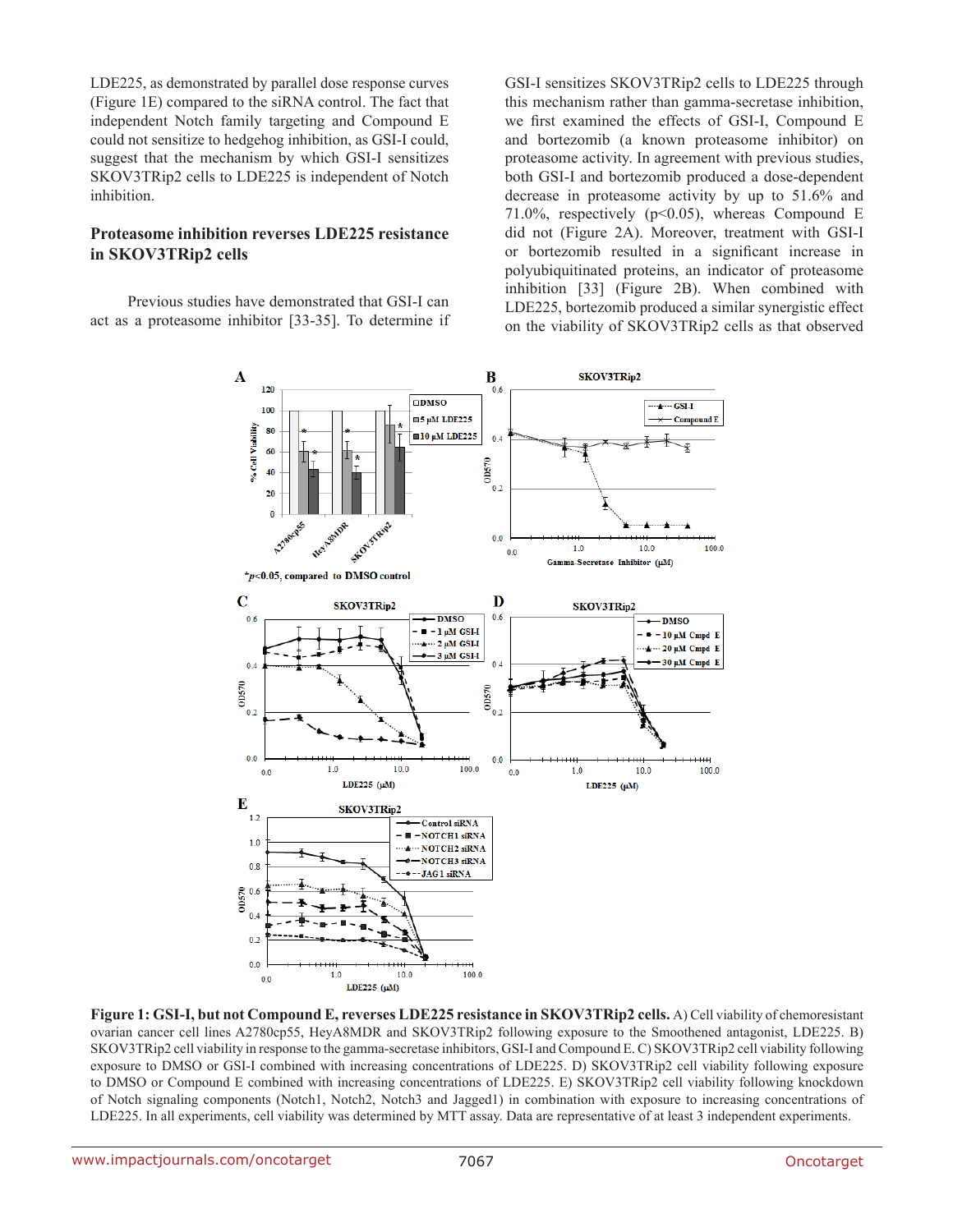

**Figure 2: Proteasome inhibition reverses LDE225 resistance in SKOV3TRip2 cells.** A) Proteasome activity was measured in SKOV3TRip2 cells exposed to DMSO, LDE225, GSI-I, Compound E or bortezomib at the indicated concentrations for 24 hours. RLU = relative luminescence units.  $*P < 0.05$ , compared to DMSO vehicle control. B) Western blot analysis of ubiquitin was examined in SKOV3TRip2 cells exposed to DMSO, GSI-I or bortezomib overnight to detect the presence of polyubiquitinated proteins. β-actin was used as a loading control. C) SKOV3TRip2 cell viability following exposure to DMSO or bortezomib combined with increasing concentrations of LDE225, as determined by MTT assay. D) Cell cycle analysis was performed on SKOV3TRip2 cells treated with DMSO alone, LDE225 alone, GSI-I alone, Compound E alone, bortezomib alone, combined LDE225+GSI-I, combined LDE225+Compound E or combined LDE225+bortezomib for 72 hours using propidium iodide (PI) staining. E) Representative histograms of DMSO- and combination-treated cells are shown. F) Protein expression of PARP, an indcator of apoptosis, was examined in SKOV3TRip2 cells treated under the same conditions as those for PI staining using Western blot analysis. β-actin was used as a loading control. G) Gene expression of *PTCH1*, *GLI1* and *GLI2* was examined in SKOV3TRip2 cells treated with DMSO alone, LDE225 alone, GSI-I alone, Compound E alone, bortezomib alone, combined LDE225+GSI-I, combined LDE225+Compound E or combined LDE225+bortezomib for 24 hours. \**P* < 0.05, compared to DMSO vehicle control. Data are representative of at least 3 independent experiments.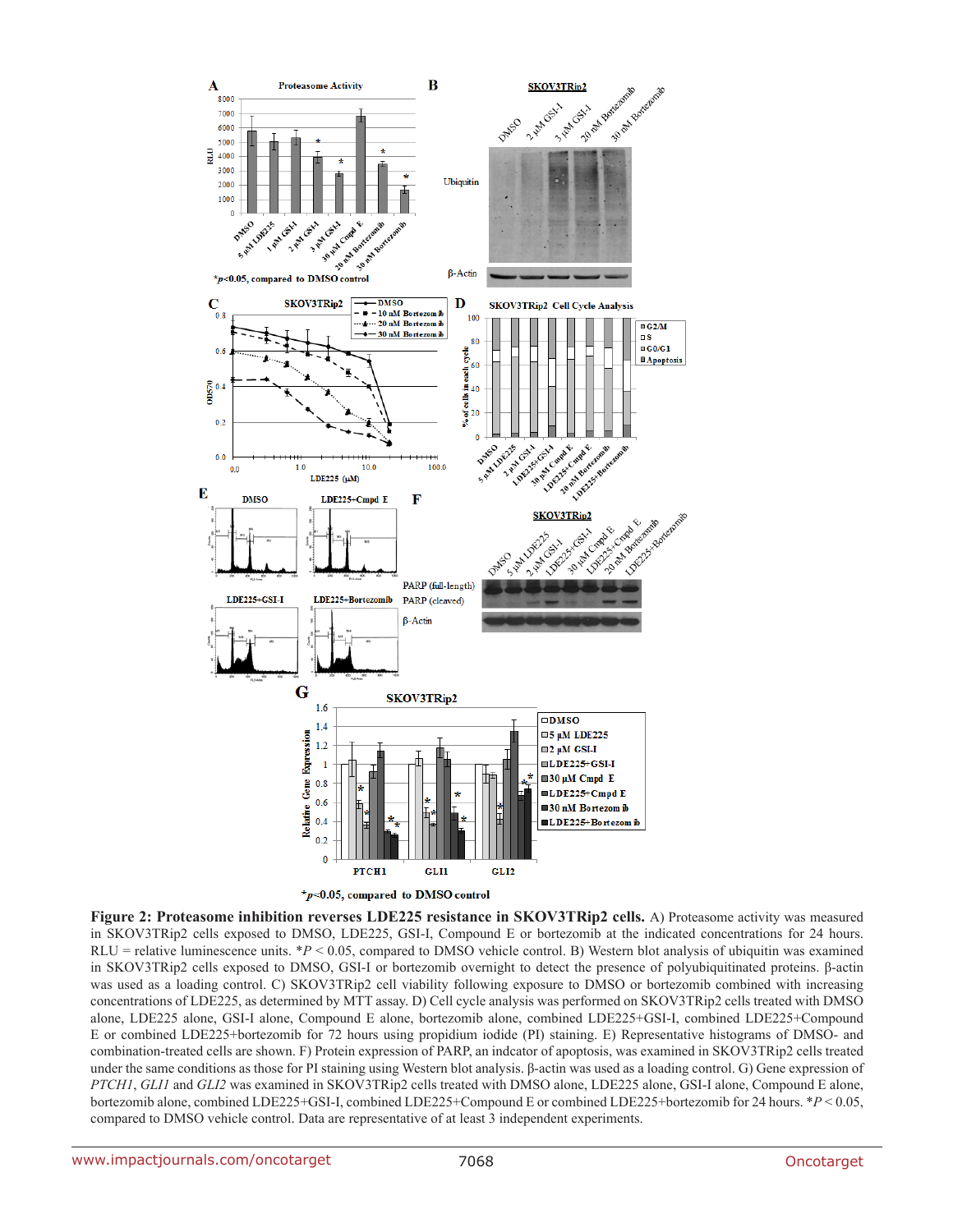| <b>Table 1: GSI-I and bortezomib response in ovarian cancer cell lines</b> |                        |                              |
|----------------------------------------------------------------------------|------------------------|------------------------------|
|                                                                            |                        |                              |
| Cell Line                                                                  | GSI-I IC <sub>50</sub> | Bortezomib $IC_{\epsilon_0}$ |
| A2780ip2                                                                   | $1.8 \mu M$            | $7~\mathrm{nM}$              |
| A2780cp20                                                                  | $1.7 \mu M$            | $12.5 \text{ nM}$            |
| A2780cp55                                                                  | $2.9 \mu M$            | 8.5 nM                       |
| SKOV3ip1                                                                   | $1.2 \mu M$            | $6 \text{ nM}$               |
| SKOV3TRip2                                                                 | $3.1 \mu M$            | 30 nM                        |
| HeyA8                                                                      | $2 \mu M$              | $12 \text{ nM}$              |
| HeyA8MDR                                                                   | $1.4 \mu M$            | 9.5 nM                       |
| ES <sub>2</sub>                                                            | $1.6 \mu M$            | $3 \text{ nM}$               |
| OvCar3                                                                     | $0.6 \mu M$            | $1.5 \text{ nM}$             |

with GSI-I. Up to a 10-fold decrease in the LDE225 IC50 compared to DMSO control (CI=0.64 at 20nM, CI=0.38 at 30nM) was observed (Figure 2C).

To determine how proteasome inhibition combined with LDE225 might affect cell growth, we performed cell cycle analysis on SKOV3TRip2 cells that were treated with DMSO control, LDE225 (5  $\mu$ M), GSI-I (2  $\mu$ M), Compound E (30  $\mu$ M), bortezomib (20 nM), or combined LDE225+GSI-I, combined LDE225+Compound E or combined LDE225+bortezomib for 72 hours. As shown in Figure 2D, LDE225+GSI-I and LDE225+bortezomib treatment combinations resulted in a greater accumulation of cells in the sub-G0/apoptotic (9.0% and 9.5%, respectively, versus 2.5% control), S (23.3% and 26.1%, respectively, versus 9.9% control) and G2/M (34.3% and 35.2%, respectively, versus 27.2% control) phases compared to DMSO control or either treatment alone (all p<0.05). Combined LDE225+Compound E did not have these effects. Representative flow cytometric graphs for combination therapy compared to control are shown in Figure 2E. In addition, poly (ADP-ribose) polymerase (PARP) cleavage, an indicator of apoptosis, was observed in SKOV3TRip2 cells treated with combined LDE225+GSI-I, bortezomib alone and combined LDE225+bortezomib (Figure 2F). These data suggest that the synergy between LDE225 combined with GSI-I or bortezomib results from cell cycle arrest at the S and G2/M phases, with the induction of apoptosis possibly playing a limited role.

To further examine the mechanism by which proteasome inhibition increases LDE225 sensitivity, we quantified gene expression of *PTCH1*, *GLI1* and *GLI2*, established markers of hedgehog pathway activity [36] in SKOV3TRip2 cells exposed to DMSO, LDE225 (5  $\mu$ M), GSI-I (2  $\mu$ M), Compound E (30  $\mu$ M), bortezomib (30 nM), LDE225+GSI-I, LDE225+Compound E or LDE225+bortezomib after 24 hours using qPCR analysis. As shown in Figure 2G, LDE225-resistant SKOV3TRip2 cells demonstrated no significant decrease in *PTCH1*, *GLI1* or *GLI2* expression following exposure to single agent LDE225 (5 µM). This result agrees with LDE225's lack of an effect on SKOV3TRip2 cell viability at this concentration (see Figure 1A). Surprisingly, GSI-I alone, but again not Compound E, led to a profound decrease in expression of *PTCH1* (by 41.8%, p<0.05) and *GLI1* (by 50.7%, p<0.05) compared to DMSO control. Moreover, combined GSI-I and LDE225 further decreased expression of *PTCH1*, *GLI1* and *GLI2* (by 64.2%, 63.2% and 57.6%, respectively; p<0.05) compared to DMSO control. Similar to GSI-I, bortezomib alone significantly decreased *PTCH1*, *GLI1* and *GLI2* expression in SKOV3TRip2 cells (by up to 70.2%, 51.6% and 32.9%, respectively; p<0.05) compared to DMSO control. Combined bortezomib and LDE225 further decreased expression of *PTCH1* and *GLI1* (by  $74.2\%$  and  $69.4\%$ , respectively;  $p<0.05$ ) compared to LDE alone or DMSO control. These data establish a previously-unrecognized direct effect of proteasome inhibition on hedgehog signaling.

# **Bortezomib decreases hedgehog transcriptional activity in ovarian cancer cell lines in a dosedependent manner**

As shown in Table 1, OvCar3 and SKOV3TRip2 cells were the most sensitive and resistant, respectively, to GSI-I and bortezomib. Linear regression analysis of GSI-I and bortezomib response (IC50s) across all cell lines revealed a Pearson correlation coefficient (r) of 0.78, suggesting a similarity in drug response and mechanism of action (i.e. proteasome inhibition). SKOV3TRip2 cells demonstrated an increased resistance to both GSI-I and bortezomib compared to its parental, chemosensitive cell line, SKOV3ip1 (bortezomib viability results shown in Figure 3A). The effect of bortezomib on hedgehog transcriptional activity (as determined by *PTCH1*, *GLI1*, *GLI2* gene expression) in SKOV3TRip2 cells led us to evaluate this compound in other ovarian cancer cell lines. Interestingly, in all of the ovarian cancer cell lines that were examined by qPCR (A2780cp20, A2780cp55, HeyA8MDR, ES2), bortezomib significantly  $(p<0.05)$ decreased hedgehog transcriptional activity in a dosedependent manner within 24 hours (Figure 3B-E). These results agree with the reductions in *PTCH1*, *GLI1*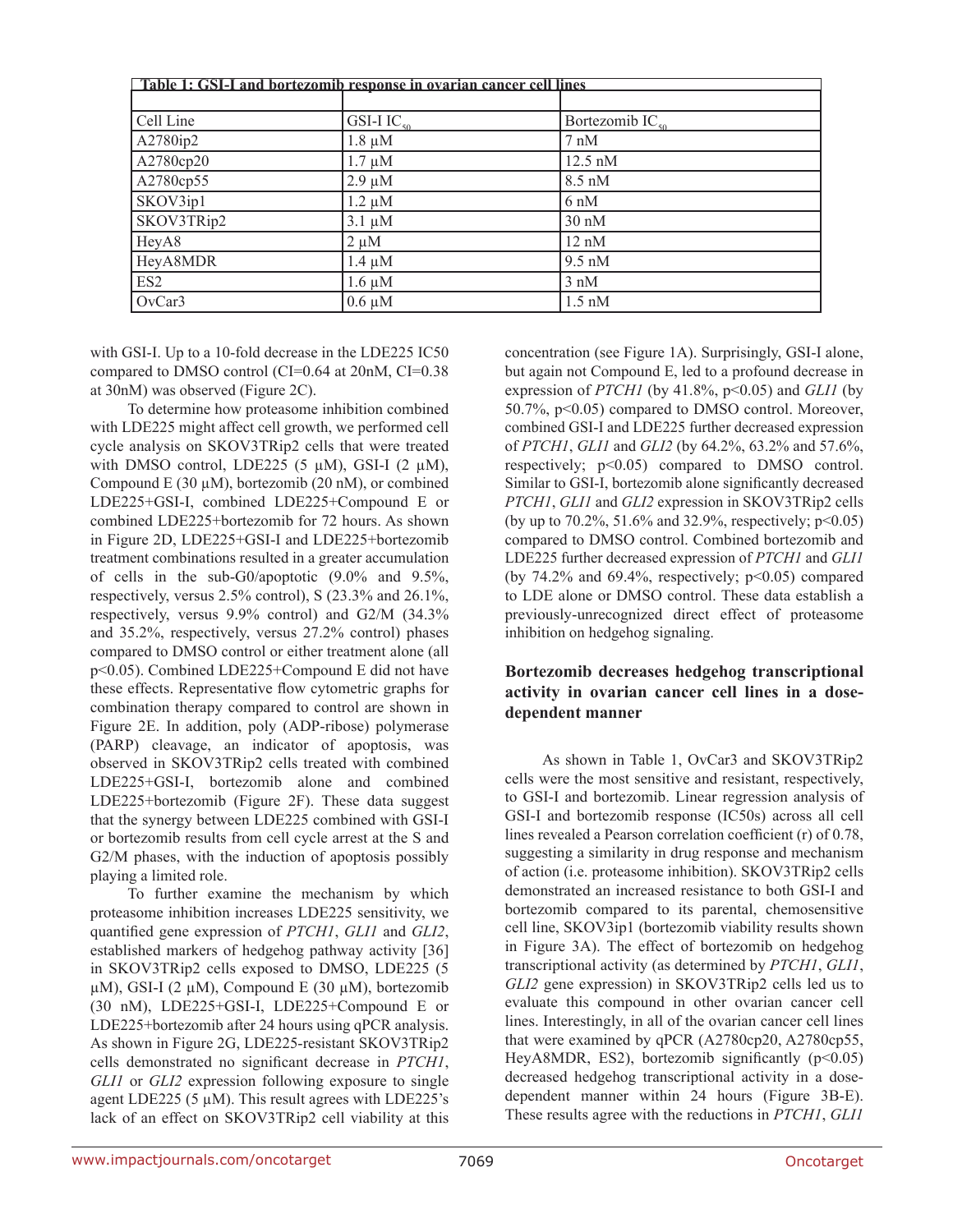and *GLI2* expression observed in SKOV3TRip2 cells following bortezomib treatment (Figure 2E), further demonstrating crosstalk between the proteasome and hedgehog signaling pathways.

### **Bortezomib increases paclitaxel sensitivity in chemoresistant ovarian cancer cells**

 We have previously shown that antagonism of the hedgehog pathway, using LDE225 or siRNAs designed against hedgehog signaling components, can reverse taxane resistance in ovarian cancer cells [16]. The





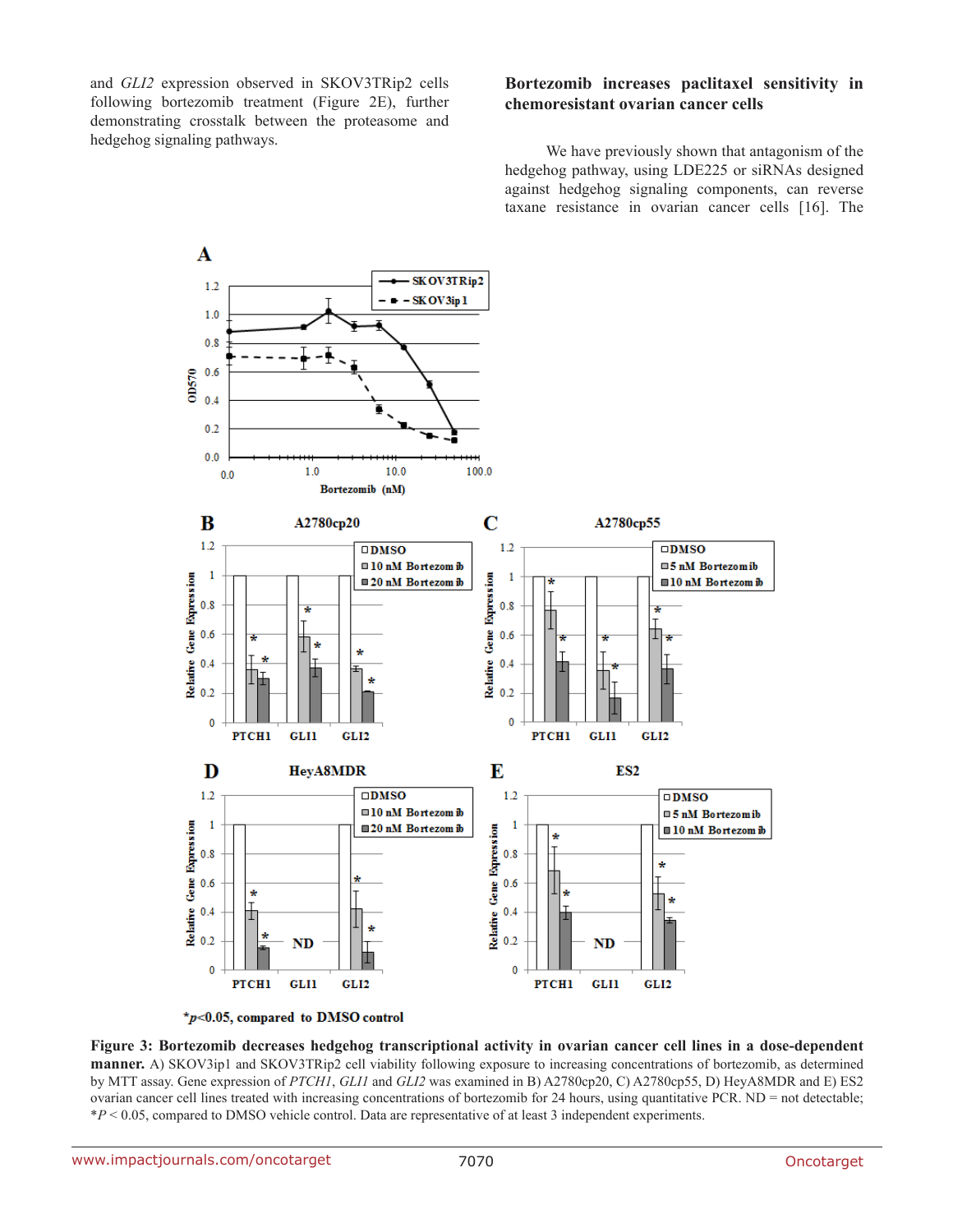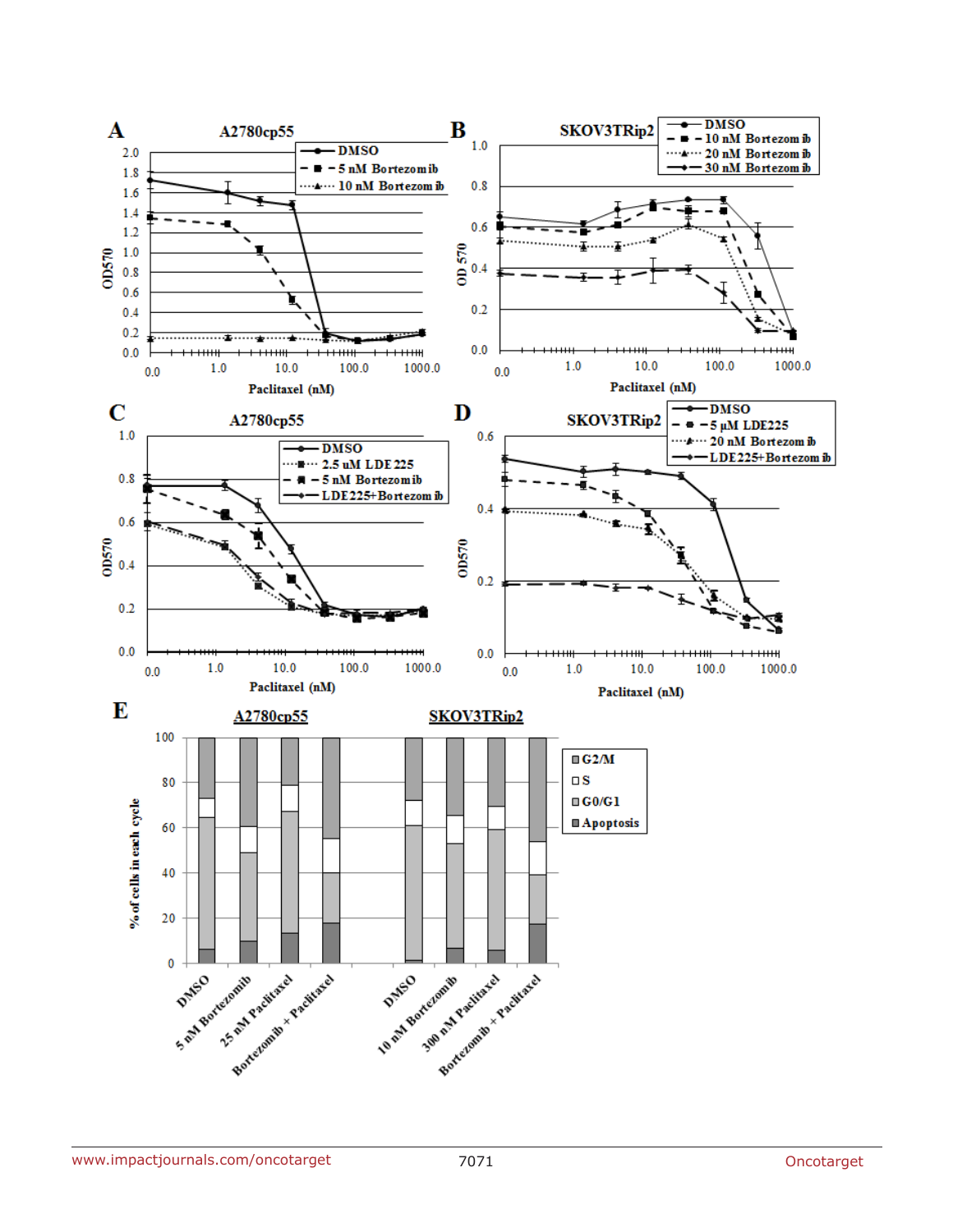

**Figure 4: Bortezomib increases paclitaxel sensitivity in chemoresistant ovarian cancer cells.** A) A2780cp55 and B) SKOV3TRip2 cell viability following exposure to DMSO or bortezomib combined with increasing concentrations of paclitaxel. C) A2780cp55 and D) SKOV3TRip2 cell viability following treatment with DMSO alone, LDE225 alone, bortezomib alone or LDE225+bortezomib combined with increasing concentrations of paclitaxel. Cell viability was determined using MTT assay. E) Cell cycle analysis was performed on A2780cp55 and SKOV3TRip2 cells treated with DMSO alone, bortezomib alone, paclitaxel alone or combined bortezomib+paclitaxel for 72 hours using propidium iodide (PI) staining. F) Representative histograms of each treatment group in A2780cp55 and SKOV3TRip2 cells are shown. G) Protein expression of PARP, an indcator of apoptosis, was examined in SKOV3TRip2 cells exposed to DMSO alone, bortezomib alone, paclitaxel alone or combined bortezomib+paclitaxel for 72 hours using Western blot analysis. β-actin was used as a loading control. Data are representative of at least 3 independent experiments.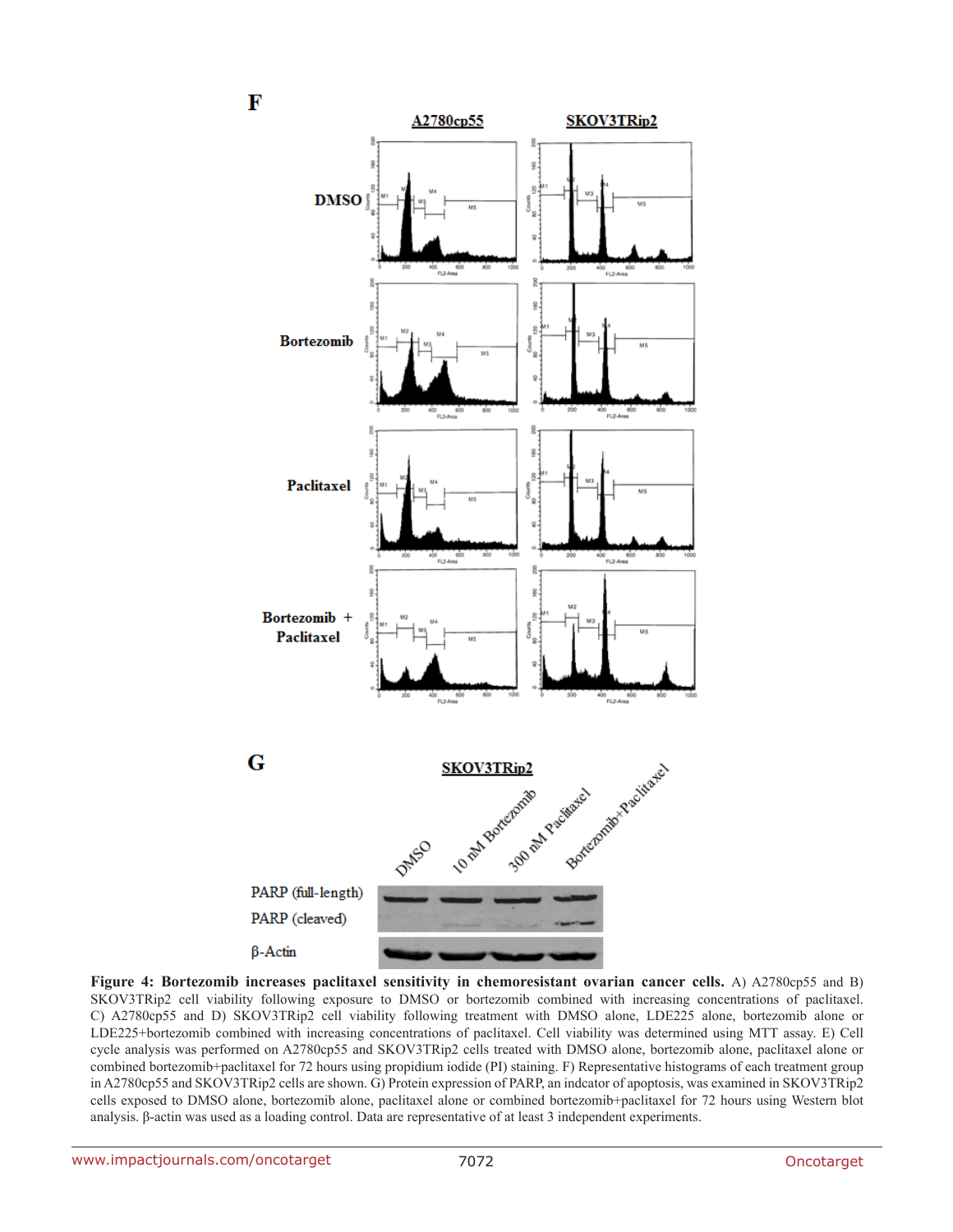inhibitory effect of bortezomib on hedgehog signaling led us to consider whether this compound could be used to increase paclitaxel sensitivity. The chemoresistant ovarian cancer cell lines A2780cp55 and SKOV3TRip2 were exposed to DMSO or bortezomib combined with increasing concentrations of paclitaxel. Interestingly, we found that bortezomib combined with paclitaxel act in a synergistic manner. Up to a 2.3-fold decrease in paclitaxel IC50 compared to DMSO control was observed in A2780cp55 cells (CI=0.47) (Figure 4A) and up to a 2.6-fold decrease in paclitaxel IC50 compared to DMSO control was observed in SKOV3TRip2 cells (CI=0.41 at 30nM) (Figure 4B). To determine whether LDE225 combined with bortezomib could have a greater effect on paclitaxel sensitization, we exposed A2780cp55 and SKOV3TRip2 cells to DMSO, LDE225, bortezomib or LDE225+bortezomib combined with increasing concentrations of paclitaxel. In agreement with previous findings [16], LDE225 alone increased the sensitivity of A2780cp55 and SKOV3TRip2 cells to paclitaxel (Figure 4C, D); however, combined LDE225+bortezomib did not further enhance paclitaxel sensitization compared to single agents, indicating an additive effect. These results suggest that bortezomib can sensitize chemoresistant ovarian cancer cells to a similar degree as inhibition of hedgehog signaling.

To determine the mechanism through which bortezomib combined with paclitaxel might affect cell growth in a synergistic manner, we performed cell cycle analysis on A2780cp55 and SKOV3TRip2 cells after treatment with DMSO (vehicle control), bortezomib alone, paclitaxel alone or combined bortezomib+paclitaxel for 72 hours. As shown in Figure 4E/F, bortezomib+paclitaxel combination treatment resulted in a significantly greater (p<0.05) accumulation of cells in the sub-G0/apoptotic phase (17.9% versus 6.2%, 9.6%, 13.5% for A2780cp55; 17.1% versus 1.1%, 6.5%, 5.8% for SKOV3TRip2) and the G2/M phase (44.9% versus 27.0%, 39.4%, 21.3% for A2780cp55; 46.3% versus 27.8%, 34.6%, 30.3% for SKOV3TRip2) compared to DMSO control, bortezomib alone and paclitaxel alone, respectively. In addition, PARP cleavage was more readily observed in SKOV3TRip2 cells treated with combined bortezomib+paclitaxel compared to DMSO control and single agents (Figure 4G). Taken together, these data suggest that bortezomib, in combination with paclitaxel, induces apoptosis and cell cycle arrest at the G2/M phase.

# **Modification of microtubule dynamics plays a role in the sensitization of paclitaxel and LDE225 by bortezomib**

To determine how inhibition of hedgehog signaling by bortezomib could promote increased paclitaxel sensitivity *in vitro*, we first examined expression of a primary mediator of taxane resistance *ABCB1/MDR1*. This gene encodes for P-glycoprotein, a drug efflux pump that has been shown by our laboratory to play a role in the synergy between LDE225 and paclitaxel [16]. Gene expression of *ABCB1/MDR1* was measured using qPCR after treatment with increasing concentrations of bortezomib for 72 hours. As shown in Figure 5A, bortezomib  $(10, 20, 30 \text{ nM})$  significantly  $(p<0.05)$ decreased *ABCB1/MDR1* expression in a dose-dependent manner (by 25%, 73% and 83%, respectively), indicating that bortezomib increases paclitaxel sensitivity, at least in part, through inhibition of drug efflux.

To more directly examine the effect of bortezomib on hedgehog signaling and chemotherapy response, we next evaluated the effect of bortezomib on microtubule stabilization. Recent studies have indicated that microtubule dynamics may play a role in bortezomib response [37, 38] as well as hedgehog signaling [39], thereby providing the rationale for examining this cellular process. A2780cp55 cells were treated with DMSO, bortezomib (5 nM), paclitaxel (50 nM) or LDE225 (10 M) for 24 hours, and examined for protein expression of acetylated α-tubulin, a marker of microtubule stabilization, using Western blot analysis. Treatment with bortezomib, and to a similar degree with paclitaxel, led to an increase in acetylated  $\alpha$ -tubulin (Figure 5B). Alternatively, treatment with LDE225 did not have this effect, suggesting that hedgehog inhibition itself does not impact tubulin polymerization. An alternative relationship was hypothesized, whereby hedgehog signaling may actually be a downstream effect of microtubule stabilization. Indeed, A2780cp55 cells treated with microtubulestabilizing agents, paclitaxel and the selective HDAC6 inhibitor, tubastatin-a [40], demonstrated modest but significant (p<0.05) decreases in *GLI1* (33% and 30%, respectively) and *GLI2* (33% and 26%, respectively) gene expression (Figure 5C), similar to decreases noted after treatment with bortezomib (Figure 2E, 3B-E). To determine whether microtubule effects play a role in drug sensitization, we exposed chemoresistant ovarian cancer cells to DMSO or tubastatin-a, combined with increasing concentrations of paclitaxel or LDE225. Similar to bortezomib, we found that tubastatin-a increased paclitaxel sensitivity in A2780cp55 cells (up to a 5-fold decrease in IC50 compared to DMSO control; Figure 5D) and in SKOV3TRip2 cells (up to a 3-fold decrease in IC50 compared to DMSO control; Figure 5E). Also similar to bortezomib, tubastatin-a increased LDE225 sensitivity in LDE225-resistant SKOV3TRip2 cells in a dosedependent manner (Figure 5F). Taken together, these data suggest bortezomib can reverse taxane chemoresistance by interfering with microtubule dynamics and, subsequently, hedgehog pathway activity.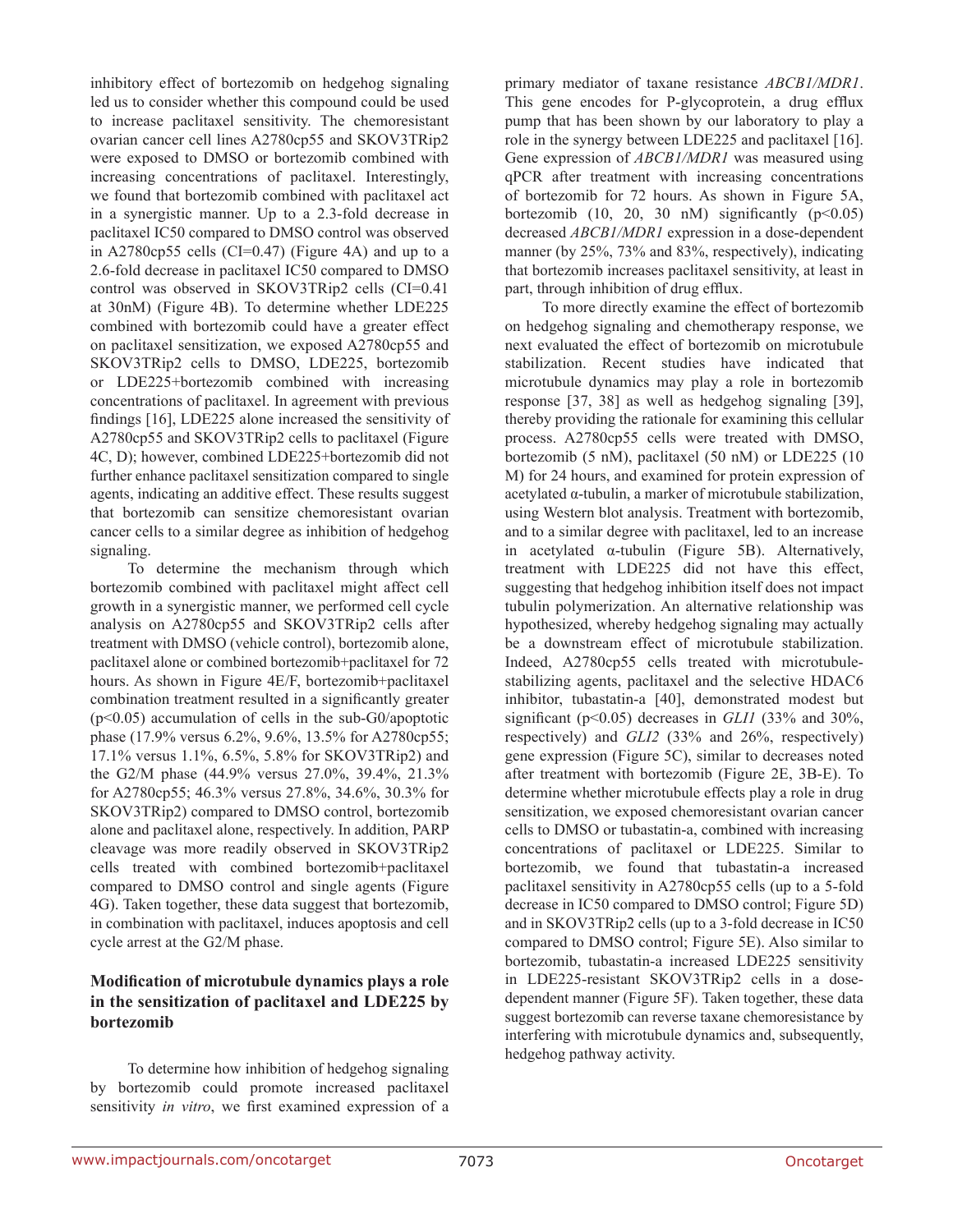





**Figure 5: Modification of microtubule dynamics plays a role in the sensitization of paclitaxel and LDE225 by bortezomib.** A) Gene expression of *ABCB1/MDR1* was examined in SKOV3TRip2 cells treated with DMSO or bortezomib at the indicated doses for 72 hours, using quantitative PCR. \**P* < 0.05, compared to DMSO vehicle control. B) Protein expression of acetylated α-tubulin was examined in A2780cp55 cells treated with DMSO, bortezomib, paclitaxel or LDE225 for 24 hours using Western blot analysis. -actin was used as a loading control. C) Gene expression of *PTCH1*, *GLI1* and *GLI2* was examined in A2780cp55 cells treated with DMSO, paclitaxel or tubastatin-a for 24 hours, using quantitative PCR. \**P* < 0.05, compared to DMSO vehicle control. D) A2780cp55 and E) SKOV3TRip2 cell viability following exposure to DMSO or tubastatin-a combined with increasing concentrations of paclitaxel. F) SKOV3TRip2 cell viability following treatment with DMSO or tubastatin-a combined with increasing concentrations of LDE225. Cell viability was determined using MTT assay. Data are representative of at least 3 independent experiments.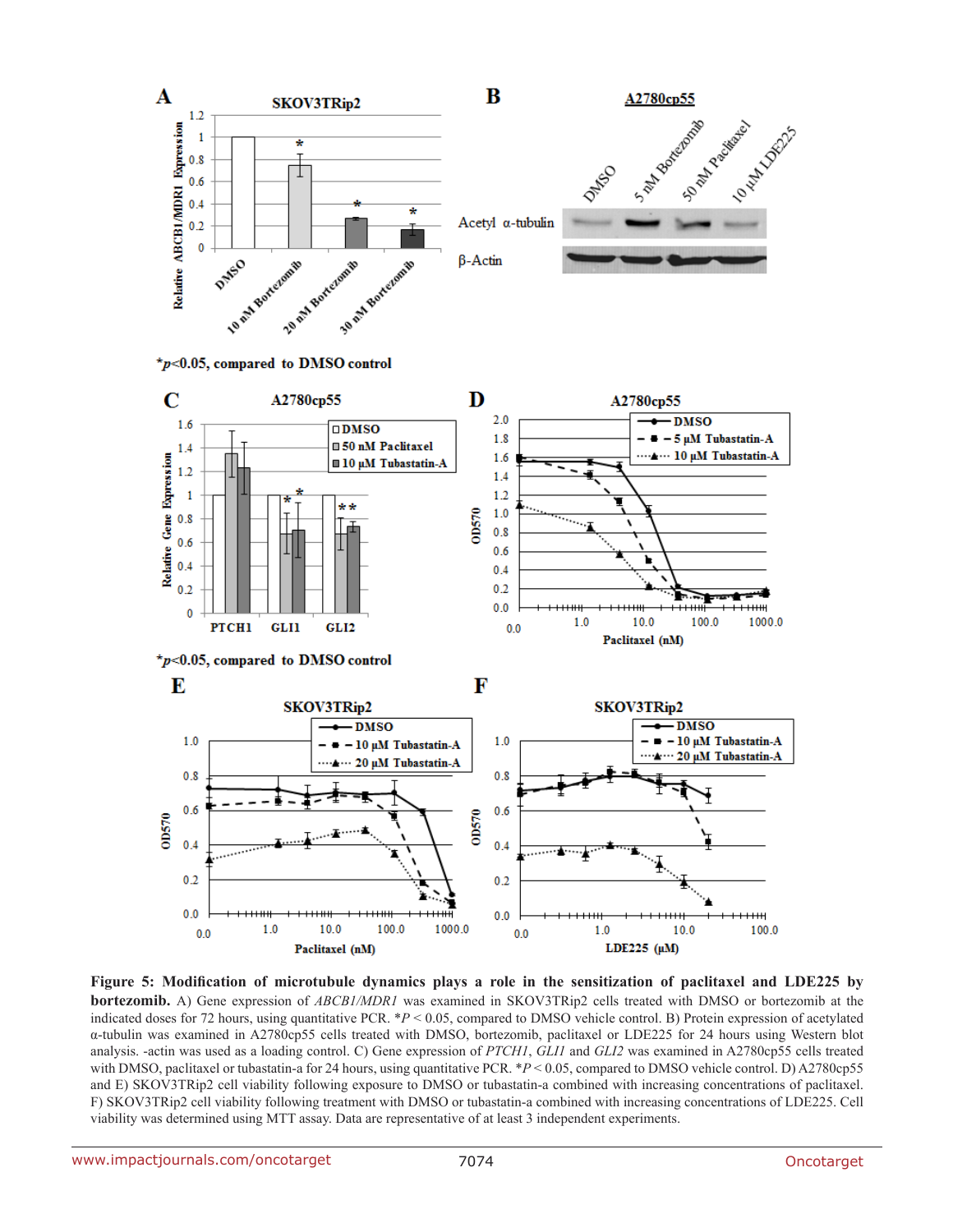### **DISCUSSION**

In the current study, we found that inhibiting the proteasome, using two distinct pharmacologic agents, decreased hedgehog pathway activity and increased LDE225 sensitivity in an ovarian cancer model. Moreover, proteasome inhibition sensitized chemoresistant ovarian cancer cells to paclitaxel. These effects appear to be mediated, at least in part, by modification of microtubule dynamics within ovarian cancer cells. The participation of proteasome inhibition in reversing chemotherapeutic and targeted therapy resistance makes it an attractive clinical strategy, considering most ovarian cancer patients develop tumor recurrence and succumb to chemoresistant disease.

Recent studies have identified clinical resistance to selective hedgehog antagonists, such as GDC-0449/ vismodegib and LDE225/erismodegib [18-21]; however, strategies for reversing this resistance have not been well defined. In a previous study, we reported that *GLI1* and *GLI2* mRNA levels, indicators of hedgehog signaling, were significantly higher in cancer cells isolated from persistent/chemoresistant ovarian tumors compared to those isolated from matched primary tumors [41]. In addition, we have shown that hedgehog signaling plays a role in ovarian cancer chemoresistance [16]. Based on these data, the utility of developing methods for increasing sensitivity to hedgehog antagonists becomes apparent. Initially, we focused on crosstalk between the hedgehog and Notch signaling pathways as a potential mechanism of LDE225 resistance, based upon the finding that the Notch ligand Jagged1 can regulate hedgehog signaling [32]. Inhibition of the gamma-secretase complex, which is essential for processing of the Notch signaling cascade, initially provided contrasting results, as one of the agents, GSI-I, sensitized ovarian cancer cells to LDE225, whereas another agent, GSI-XXI/Compound E, did not. Moreover, knockdown of individual Notch signaling components (Notch1, Notch2, Notch3 and Jagged1) did not increase LDE225 sensitivity, suggesting that Notch/ hedgehog interactions are not involved in resistance to this compound. Since GSI-I, but not Compound E, was found to increase LDE225 sensitivity in ovarian cancer cells, we sought to identify an alternative mechanism of action for GSI-I that is independent of gamma-secretase inhibition. Recent studies have indicated that GSI-I can act as a proteasome inhibitor [33-35], largely due to the fact that this compound is derived from MG132, a known proteasome inhibitor [42]. Evaluation of GSI-I on proteasome activity revealed that this compound does significantly inhibit the proteasome in our ovarian cancer model.

Based on this evidence, we combined the more selective and clinically available proteasome inhibitor, bortezomib, with LDE225 to determine if the same sensitization would result, which we did observe *in vitro*. GSI-I and bortezomib also similarly increased cell cycle arrest (S and G2/M phases) and apoptosis in combination with LDE225, compared to DMSO control or single agents. It was demonstrated from the qPCR analysis of cells treated with GSI-I or bortezomib that there is crosstalk between the proteasome and hedgehog signaling pathways, as the mRNA levels of hedgehog target genes (*PTCH1*, *GLI1* and *GLI2*) decrease with exposure to either drug. It has been proposed that hedgehog inhibitor resistance may be due to three distinct mechanisms: 1) mutations within Smoothened that prevent molecular interaction with the inhibitor, 2) activation of compensatory pathways, 3) increased amplification of downstream mediators in the hedgehog pathway, such as the Gli transcription factors [18, 20]. If resistance to LDE225 is occurring upstream (perhaps at the level of Smoothened), it could be theorized that suppression of hedgehog signaling downstream of Smoothened (through proteasome inhibition) would help alleviate this resistance.

Based on our previous finding that hedgehog antagonism could be used to reverse taxane resistance [16], we asked whether proteasome inhibition, through its effect on hedgehog, could be used to achieve the same goal. Indeed, we found that bortezomib sensitized chemoresistant ovarian cancer cells to paclitaxel. This combination effect was accompanied by decreased expression of *ABCB1/MDR1*, a drug efflux pump that is strongly associated with taxane resistance and hedgehog pathway upregulation [14, 16]. Having found that bortezomib was able to increase sensitivity to LDE225 and paclitaxel *in vitro*, we sought to identify a common mechanism that could account for these biologic effects. Recent studies have implicated microtubule stabilization as one of bortezomib's mechanisms of action [37, 38]. In addition, microtubule dynamics have been shown to play a role in regulating hedgehog signaling [39]. These studies led us to investigate the impact of bortezomib on microtubule function. In agreement with microtubulestabilizing agents, bortezomib alone, and in combination with paclitaxel, was found to induce G2/M phase arrest. Moreover, bortezomib increased acetylation of α-tubulin, a marker of microtubule stabilization and HDAC6 inhibition [43], compared to DMSO control. As single agents, the microtubule stabilizing agents, paclitaxel and the selective HDAC6 inhibitor, tubastatin-a, decreased hedgehog gene expression, suggesting that the changes in microtubule dynamics following bortezomib treatment are associated with decreases in hedgehog signaling. LDE225 did not affect acetylated α-tubulin, indicating that hedgehog inhibition itself is not responsible for microtubule stabilization, but rather occurs downstream of this event. Sensitization of chemoresistant ovarian cancer cells to paclitaxel and LDE225 by tubastatin-a further suggests that microtubule effects are a mechanism whereby bortezomib can induce chemosensitivity.

Because bortezomib and paclitaxel seem to share a common mechanism of action (i.e. microtubule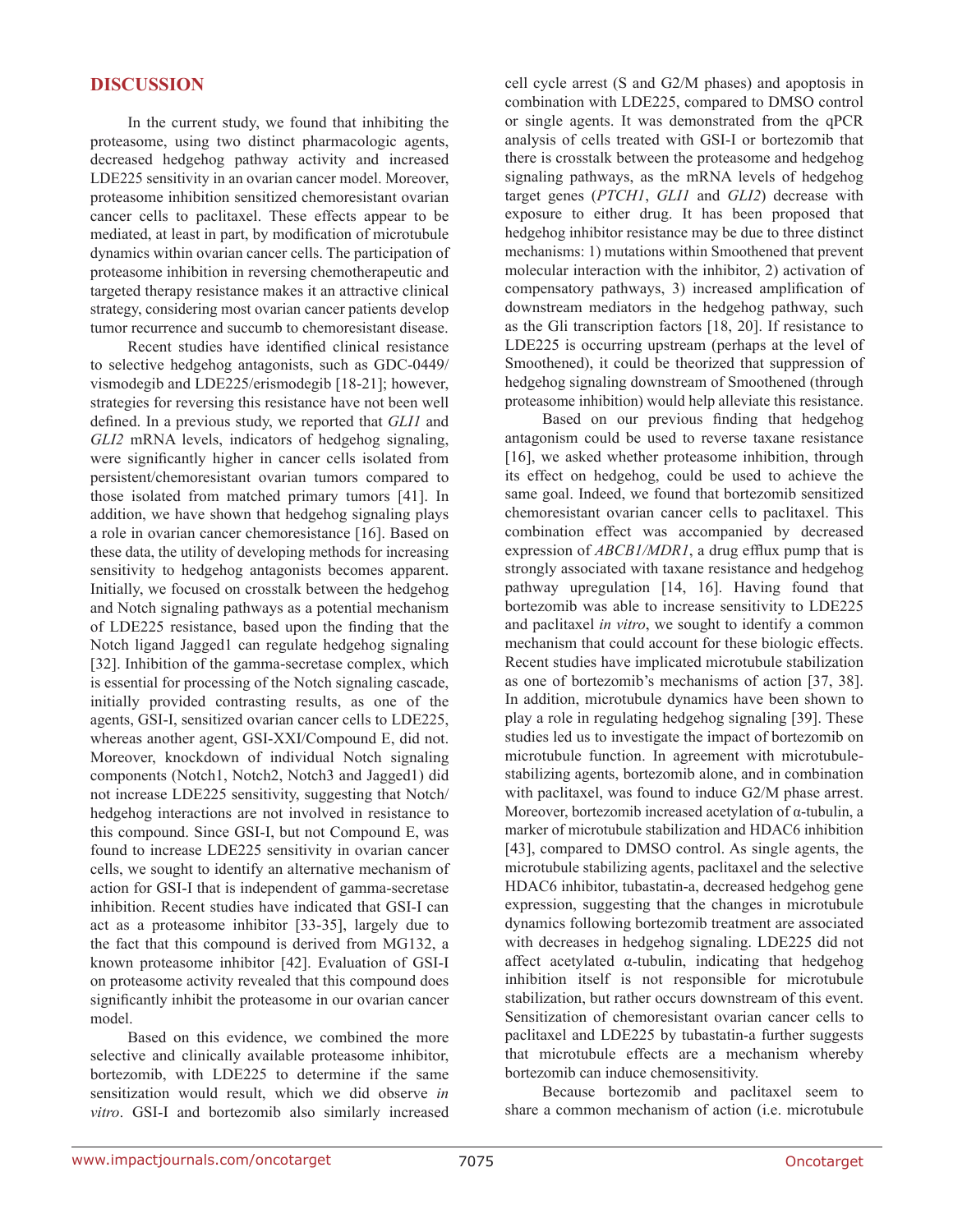stabilization), it would seem counterintuitive for these agents to act in a synergistic manner when combined. The same could be said of the combination effects of tubastatin-a and paclitaxel. As suggested by Poruchynsky et al. [37], it could be postulated that proteasome inhibition increases the expression of proteins that help stabilize microtubules, thereby providing a favorable environment for paclitaxel effects. In addition, HDAC6 may play a role in regulating these microtubule-associated proteins or vice versa, thereby affecting microtubule dynamics in a manner independent of the mechanism by which paclitaxel causes microtubule stabilization, which is through direct binding to tubulin [44]. In terms of LDE225 sensitization, it could be additionally inferred that HDAC6 inhibition results in decreased hedgehog signaling downstream of Smoothened, thereby overcoming potential resistance mechanisms that exist at the level of this receptor or compensatory pathways.

Collectively, this study validates proteasome inhibition as a strategy for reversing resistance to chemotherapy and hedgehog-targeting agents in an ovarian cancer model. With the ability to identify cancer patients whose tumors have active hedgehog signaling, proteasome inhibition could ultimately provide a useful therapeutic strategy for reversing chemoresistance and increasing overall survival in ovarian cancer patients.

# **METHODS**

#### **Reagents and cell culture**

LDE225 was kindly provided by Novartis Pharma AG (Basel, Switzerland) and dissolved in DMSO to create a 10 mM stock solution. Gamma-secretase inhibitor I (GSI-I; Calbiochem, Billerica, MA) and gammasecretase inhibitor XXI (Compound E; Calbiochem) were each dissolved in DMSO to create 4 mM stock solutions. Bortezomib (Selleckchem, Houston, TX) was dissolved in DMSO to prepare a 10 mM stock solution. Tubastatin-A (Sigma-Aldrich, St. Louis, MO), a kind gift of Dr. Douglas R. Hurst, was dissolved in DMSO to prepare a 5 mg/ml (13.5 mM) stock solution. The ovarian cancer cell lines A2780ip2, A2780cp20, A2780cp55, ES2, HeyA8, HeyA8MDR, OvCar3, SKOV3ip1 and SKOV3TRip2 were maintained in RPMI-1640 medium supplemented with 10% fetal bovine serum (Hyclone, Logan, UT). A2780cp20 and A2780cp55 (platinum- and taxane-resistant), HeyA8MDR (taxane-resistant) and SKOV3TRip2 (taxane-resistant, a kind gift of Dr. Michael Seiden [45]) were generated by sequential exposure to increasing concentrations of chemotherapy [46]. HeyA8MDR and SKOV3TRip2 were maintained with the addition of 150 ng/ml of paclitaxel. All cell lines were routinely screened for *Mycoplasma* species (GenProbe detection kit; Fisher, Itasca, IL) with experiments performed at 70-80% confluent cultures. Purity of cell lines was confirmed with STR genomic analysis, and only cells less than 20 passages from stocks were used in experiments.

### **Cell viability assays**

In each well of a 96-well plate, 2,000 cells were exposed to increasing concentrations of single agents, in triplicate. For combination studies, cells were treated with fixed doses of GSI-I, Compound E, bortezomib or tubastatin-a combined with increasing concentrations of LDE225, in triplicate. In addition, cells were exposed to fixed doses of bortezomib, tubastatin-a, LDE225 or LDE225+bortezomib combined with increasing concentrations of paclitaxel, in triplicate. For combination studies, all drugs were added at the same time and cells were allowed to grow until the control groups reached 80-90% confluency (usually 72 hours). After this time, 50 µL of 0.15% MTT dye (Sigma-Aldrich) was added to each well and the plate was incubated at 37°C for 2 hours. Conversion of MTT to formazan, a measure of cell viability, was determined using an Epoch Microplate Spectrophotometer (BioTek, Winooski, VT). IC50 of the drug of interest was determined by finding the dose at which 50% inhibition of cell viability was achieved, calculated by the equation  $[(OD570<sub>MAX</sub>-OD570<sub>MIN</sub>)/2)$  +  $OD570<sub>MIN</sub>$ ].

#### **siRNA transfection**

To examine the effect of Notch1, Notch2, Notch3 or Jagged1 knockdown on LDE225 response *in vitro*, SKOV3TRip2 cells were exposed to control siRNA (target sequence: 5'-UUCUCCGAACGUGUCACGU-3', Sigma-Aldrich), NOTCH1-targeting siRNA (5'-GUGUGAAUCCAACCCUUGU-3', Sigma-Aldrich), NOTCH2-targeting siRNA (5'-CUGUCAUACCCUCUUGUGU-3', Sigma-Aldrich), NOTCH3-targeting siRNA (5'-GGUAGUAAUGCUGGAGAUU-3', Sigma-Aldrich) or JAG1-targeting siRNA (5'-CCUGUAACAUAGCCCGAAA-3', Sigma-Aldrich) at a 1:3 siRNA (µg) to Lipofectamine 2000 (Invitrogen, Carlsbad,  $CA$ ) ( $\mu L$ ) ratio. These siRNAs have previously been validated as having decreased the mRNA and protein levels of their respective target [32]. Cells were first transfected with siRNA (5 µg) overnight in 6-well plates (250, 000 cells/well), then trypsinized and re-plated at 2,000 cells per well on a 96-well plate, followed by addition of increasing concentrations of LDE225 after attachment. Cell viability was then assessed by MTT assay.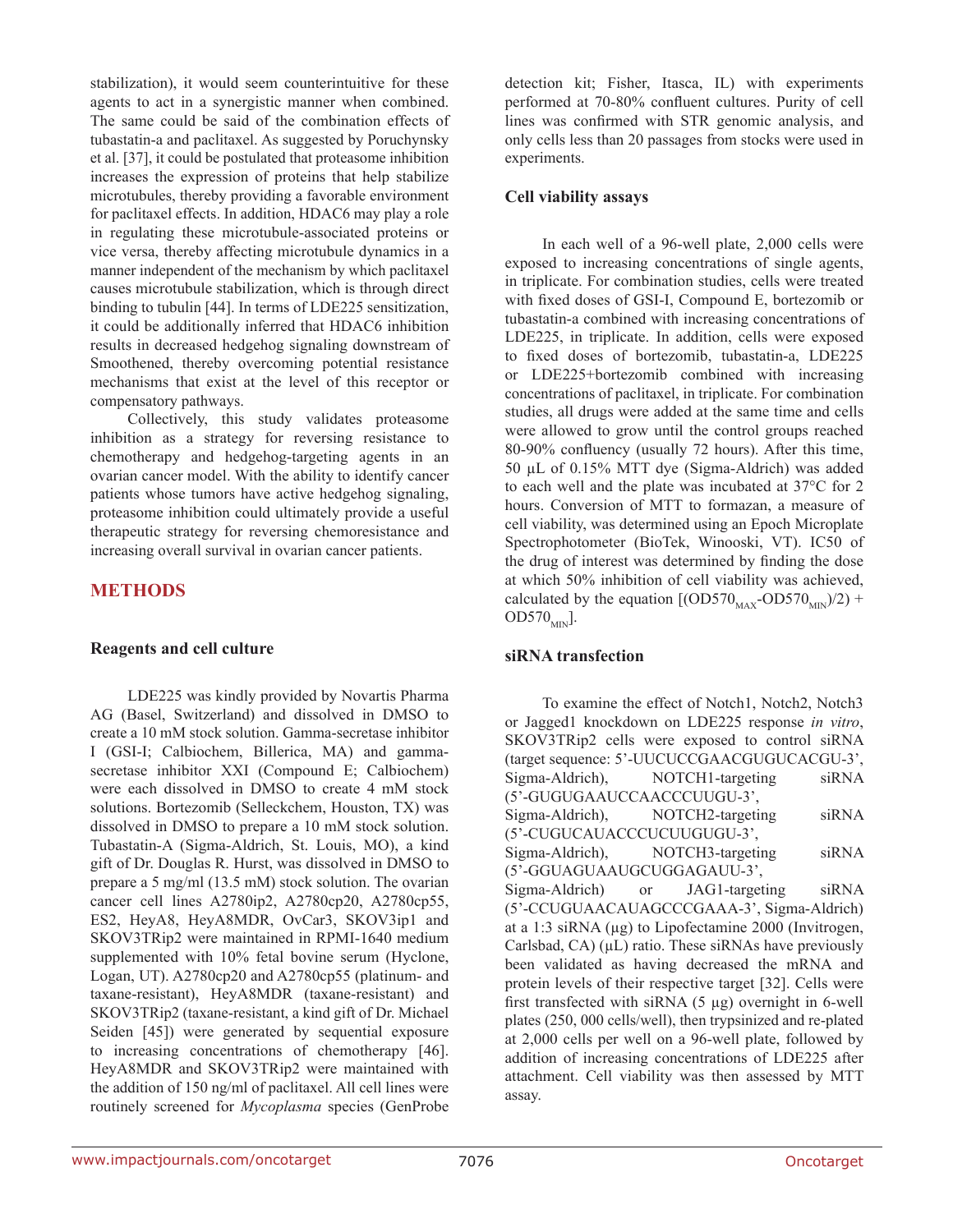#### **Proteasome activity assay**

SKOV3Trip2 cells were plated in white-walled 96 well plates (2,000 cells/well), allowed to attach overnight, and exposed to DMSO, LDE225, GSI-I, Compound E or bortezomib, in quadruplicate, at the indicated doses for 24 hours. Proteasome activity was measured in these treated cells using the Proteasome-Glo Chymotrypsin-Like Cell-Based Assay kit (Promega, Madison, WI). One hundred µl of Proteasome-Glo reagent was added to the 100 µl of media present in each well, mixed for 2 minutes at 700 rpm using a plate shaker and incubated at room temperature for 2 hours. Luminescence was measured in each well using a Synergy HT Microplate Reader (Biotek).

### **Cell cycle analysis**

Cells were treated with the indicated agents for 72 hours, trypsinized, and fixed in 100% ethanol overnight at 4°C. Cells were then centrifuged, washed in PBS, and resuspended in PBS containing 0.1% Triton X-100 (v/v), 200 µg/mL DNase-free RNase A and 20 µg/mL propidium iodide (PI). Cells were incubated in the PI staining solution for at least 30 minutes at 4<sup>o</sup>C prior to analysis. PI fluorescence was assessed by flow cytometry and the percentage of cells in sub-G0, G0/G1, S and G2/M phases was calculated by the cell cycle analysis module for Flow Cytometry Analysis Software (FlowJo v.7.6.1, Ashland, OR).

### **RNA extraction and reverse transcription**

Total RNA was isolated from ovarian cancer cell lines using Trizol reagent (Invitrogen) per manufacturer's instructions. RNA was then DNase treated and purified using the RNeasy Mini Kit (QIAGEN, Hilden, Germany). RNA was eluted in 50 μL of RNase-free water and stored at -80°C. The concentration of all RNA samples was quantified by spectrophotometric absorbance at 260/280 nm using a Take3 Micro-Volume Plate in an Epoch Microplate Spectrophotometer (BioTek). Prior to cDNA synthesis, all RNA samples were diluted to 20 ng/μL using RNase-free water. cDNA was prepared using the High Capacity cDNA Reverse Transcription Kit (Applied Biosystems, Foster City, CA). The resulting cDNA samples were analyzed using quantitative PCR.

# **Quantitative PCR**

Primer and probe sets for *GLI1* (Hs00171790\_ m1), *GLI2* (Hs00257977\_m1), *ABCB1*/*MDR1* (Hs00184500\_m1), *PTCH1* (Hs00181117\_m1) and *RPLP0* (Hs99999902\_m1; housekeeping gene) were obtained from Applied Biosystems and used according to manufacturer's instructions. PCR amplification was performed on an ABI Prism 7900HT sequence detection system and gene expression was calculated using the comparative  $C_T$  method as previously described [47]. Briefly, this technique uses the formula  $2^{-AAC}$ <sub>T</sub> to calculate the expression of target genes normalized to a calibrator. The cycling threshold  $(C_T)$  indicates the cycle number at which the amount of amplified target reaches a fixed threshold.  $C<sub>T</sub>$  values range from 0 to 40 (the latter representing the default upper limit PCR cycle number that defines failure to detect a signal).

# **Western blot analysis**

Cell lysates were collected in modified radioimmunoprecipitation assay (RIPA) lysis buffer with protease inhibitor cocktail (Roche, Manheim, Germany). Lysates were subjected to immunoblot analysis by standard techniques [46] using ubiquitin antibody (P4D1, Cell Signaling Technology, Danvers, MA), poly (ADP-ribose) polymerase (PARP) antibody (7D3-6, BD Pharmingen, San Jose, CA), or acetylated α-tubulin antibody (D20G3, Cell Signaling Technology) at 1:1000 dilution overnight at 4°C or anti-β-actin antibody (AC-15, Sigma-Aldrich) at 1:10,000 dilution for 1 hour at RT, which was used to monitor equal sample loading. After washing, blots were incubated with goat anti-rabbit (for acetylated α-tubulin) or goat anti-mouse (for ubiquitin, PARP, β-actin) secondary antibodies (Bio-Rad, Hercules, CA) conjugated with horseradish peroxidase. Visualization was performed by the enhanced chemiluminescence method (Pierce Thermo Scientific, Rockford, IL).

# **Statistical analysis**

Comparisons of cell viability, gene expression, relative luminescence units (RLU), and PI fluorescence were analyzed using a two-tailed Student's t-test, if assumptions of data normality were met. Those represented by alternate distribution were examined using a nonparametric Mann-Whitney U test. In the case of multiple group comparisons, one-way analysis of variance (ANOVA) followed by Tukey's post-test was performed. Differences between groups were considered statistically significant at p<0.05. Error bars represent standard deviation unless otherwise stated. The combination index (CI) method [48] was used to identify synergistic interactions between different compounds in their effect on cancer cell viability. A CI value equal to 1 indicates an additive effect, a CI value less than 1 indicates synergy (greater than additive) and a CI value greater than 1 indicates antagonism.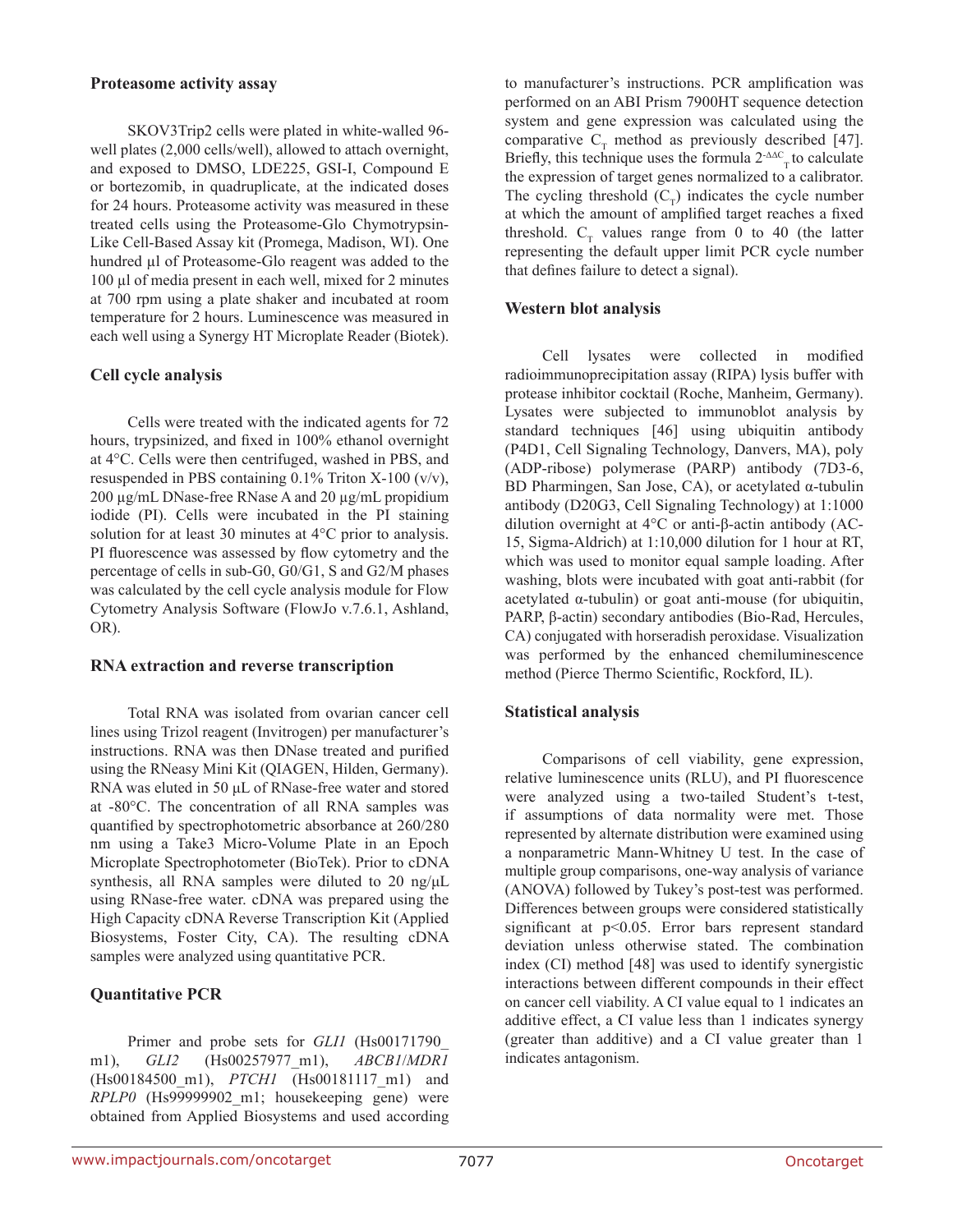### **ACKNOWLEDGEMENTS**

Funding support provided in part by the University of Alabama at Birmingham Center for Clinical and Translational Science (5UL1RR025777) and the Department of Defense Ovarian Cancer Research Academy (OC093443).

### **REFERENCES**

- 1. Bhoola S and Hoskins WJ. Diagnosis and management of epithelial ovarian cancer. Obstet Gynecol. 2006; 107(6):1399-1410.
- 2. Wang Z, Li Y, Banerjee S and Sarkar FH. Emerging role of Notch in stem cells and cancer. Cancer letters. 2009; 279(1):8-12.
- 3. Pasca di Magliano M and Hebrok M. Hedgehog signalling in cancer formation and maintenance. Nature reviews Cancer. 2003; 3(12):903-911.
- 4. Theunissen JW and de Sauvage FJ. Paracrine Hedgehog signaling in cancer. Cancer research. 2009; 69(15):6007- 6010.
- 5. Hopfer O, Zwahlen D, Fey MF and Aebi S. The Notch pathway in ovarian carcinomas and adenomas. British journal of cancer. 2005; 93(6):709-718.
- 6. Park JT, Li M, Nakayama K, Mao TL, Davidson B, Zhang Z, Kurman RJ, Eberhart CG, Shih Ie M and Wang TL. Notch3 gene amplification in ovarian cancer. Cancer research. 2006; 66(12):6312-6318.
- 7. Choi JH, Park JT, Davidson B, Morin PJ, Shih Ie M and Wang TL. Jagged-1 and Notch3 juxtacrine loop regulates ovarian tumor growth and adhesion. Cancer research. 2008; 68(14):5716-5723.
- 8. Jung SG, Kwon YD, Song JA, Back MJ, Lee SY, Lee C, Hwang YY and An HJ. Prognostic significance of Notch 3 gene expression in ovarian serous carcinoma. Cancer science. 2010; 101(9):1977-1983.
- 9. Chen X, Horiuchi A, Kikuchi N, Osada R, Yoshida J, Shiozawa T and Konishi I. Hedgehog signal pathway is activated in ovarian carcinomas, correlating with cell proliferation: it's inhibition leads to growth suppression and apoptosis. Cancer science. 2007; 98(1):68-76.
- 10. Bhattacharya R, Kwon J, Ali B, Wang E, Patra S, Shridhar V and Mukherjee P. Role of hedgehog signaling in ovarian cancer. Clinical cancer research : an official journal of the American Association for Cancer Research. 2008; 14(23):7659-7666.
- 11. Liao X, Siu MK, Au CW, Wong ES, Chan HY, Ip PP, Ngan HY and Cheung AN. Aberrant activation of hedgehog signaling pathway in ovarian cancers: effect on prognosis, cell invasion and differentiation. Carcinogenesis. 2009; 30(1):131-140.
- 12. Zhang S, Balch C, Chan MW, Lai HC, Matei D, Schilder JM, Yan PS, Huang TH and Nephew KP. Identification

and characterization of ovarian cancer-initiating cells from primary human tumors. Cancer research. 2008; 68(11):4311-4320.

- 13. Park JT, Chen X, Trope CG, Davidson B, Shih Ie M and Wang TL. Notch3 overexpression is related to the recurrence of ovarian cancer and confers resistance to carboplatin. The American journal of pathology. 2010; 177(3):1087-1094.
- 14. Sims-Mourtada J, Izzo JG, Ajani J and Chao KS. Sonic Hedgehog promotes multiple drug resistance by regulation of drug transport. Oncogene. 2007; 26(38):5674-5679.
- 15. Singh RR, Kunkalla K, Qu C, Schlette E, Neelapu SS, Samaniego F and Vega F. ABCG2 is a direct transcriptional target of hedgehog signaling and involved in stromainduced drug tolerance in diffuse large B-cell lymphoma. Oncogene. 2011; 30(49):4874-4886.
- 16. Steg AD, Katre AA, Bevis KS, Ziebarth A, Dobbin ZC, Shah MM, Alvarez RD and Landen CN. Smoothened antagonists reverse taxane resistance in ovarian cancer. Molecular cancer therapeutics. 2012; 11(7):1587-1597.
- 17. Fortini ME. Notch signaling: the core pathway and its posttranslational regulation. Developmental cell. 2009; 16(5):633-647.
- 18. Metcalfe C and de Sauvage FJ. Hedgehog fights back: mechanisms of acquired resistance against Smoothened antagonists. Cancer research. 2011; 71(15):5057-5061.
- 19. Yauch RL, Dijkgraaf GJ, Alicke B, Januario T, Ahn CP, Holcomb T, Pujara K, Stinson J, Callahan CA, Tang T, Bazan JF, Kan Z, Seshagiri S, Hann CL, Gould SE, Low JA, et al. Smoothened mutation confers resistance to a Hedgehog pathway inhibitor in medulloblastoma. Science. 2009; 326(5952):572-574.
- 20. Buonamici S, Williams J, Morrissey M, Wang A, Guo R, Vattay A, Hsiao K, Yuan J, Green J, Ospina B, Yu Q, Ostrom L, Fordjour P, Anderson DL, Monahan JE, Kelleher JF, et al. Interfering with resistance to smoothened antagonists by inhibition of the PI3K pathway in medulloblastoma. Science translational medicine. 2010; 2(51):51ra70.
- 21. Dijkgraaf GJ, Alicke B, Weinmann L, Januario T, West K, Modrusan Z, Burdick D, Goldsmith R, Robarge K, Sutherlin D, Scales SJ, Gould SE, Yauch RL and de Sauvage FJ. Small molecule inhibition of GDC-0449 refractory smoothened mutants and downstream mechanisms of drug resistance. Cancer research. 2011; 71(2):435-444.
- 22. Obeng EA, Carlson LM, Gutman DM, Harrington WJ, Jr., Lee KP and Boise LH. Proteasome inhibitors induce a terminal unfolded protein response in multiple myeloma cells. Blood. 2006; 107(12):4907-4916.
- 23. Adams J. The proteasome: a suitable antineoplastic target. Nature reviews Cancer. 2004; 4(5):349-360.
- 24. Adams J. Preclinical and clinical evaluation of proteasome inhibitor PS-341 for the treatment of cancer. Current opinion in chemical biology. 2002; 6(4):493-500.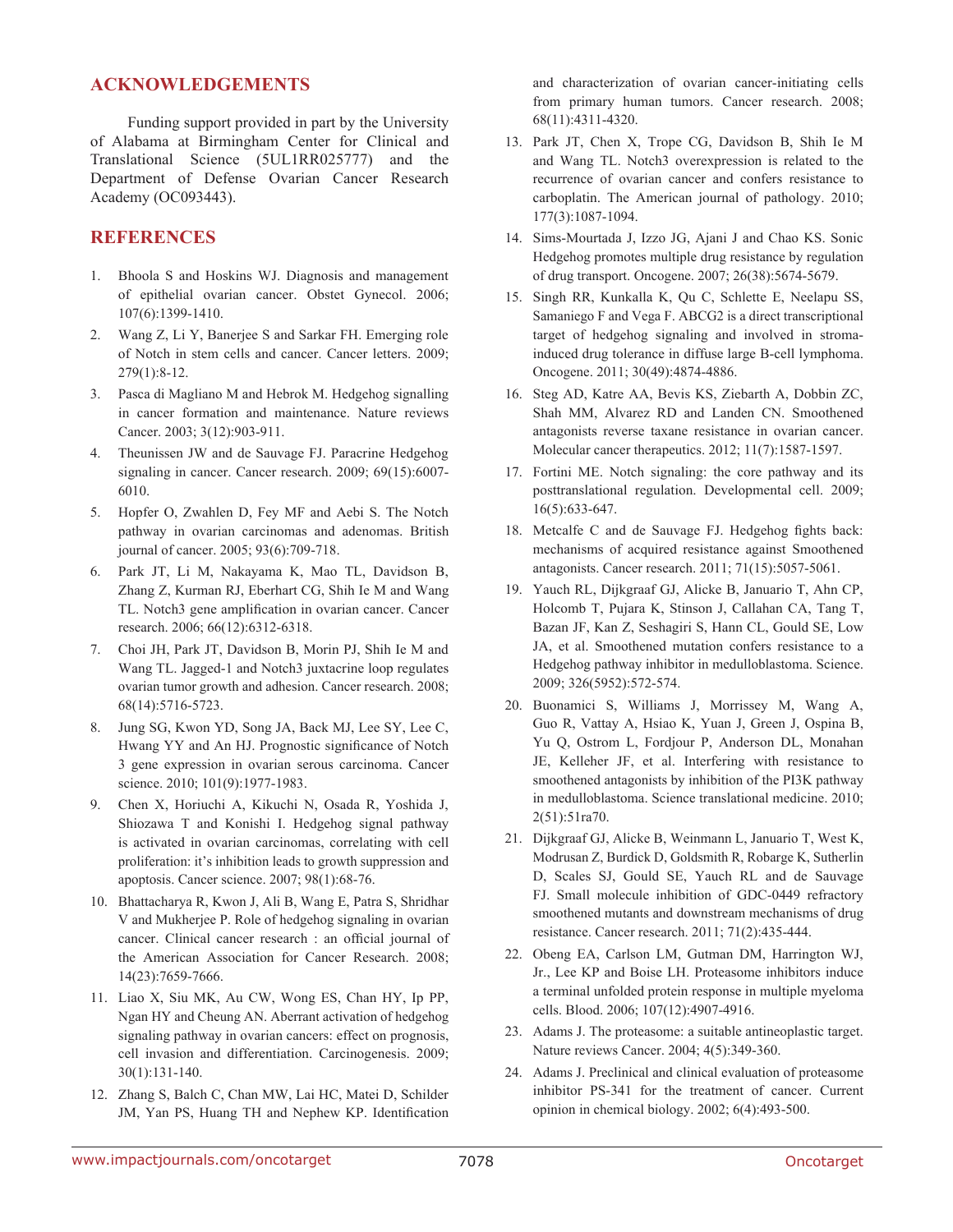- 25. Moreau P, Richardson PG, Cavo M, Orlowski RZ, San Miguel JF, Palumbo A and Harousseau JL. Proteasome inhibitors in multiple myeloma: 10 years later. Blood. 2012; 120(5):947-959.
- 26. Reddy N and Czuczman MS. Enhancing activity and overcoming chemoresistance in hematologic malignancies with bortezomib: preclinical mechanistic studies. Annals of oncology : official journal of the European Society for Medical Oncology / ESMO. 2010; 21(9):1756-1764.
- 27. Hideshima T, Richardson PG and Anderson KC. Mechanism of action of proteasome inhibitors and deacetylase inhibitors and the biological basis of synergy in multiple myeloma. Molecular cancer therapeutics. 2011; 10(11):2034-2042.
- 28. Wright JJ. Combination therapy of bortezomib with novel targeted agents: an emerging treatment strategy. Clinical cancer research : an official journal of the American Association for Cancer Research. 2010; 16(16):4094-4104.
- 29. Aghajanian C, Dizon DS, Sabbatini P, Raizer JJ, Dupont J and Spriggs DR. Phase I trial of bortezomib and carboplatin in recurrent ovarian or primary peritoneal cancer. Journal of clinical oncology : official journal of the American Society of Clinical Oncology. 2005; 23(25):5943-5949.
- 30. Ramirez PT, Landen CN, Jr., Coleman RL, Milam MR, Levenback C, Johnston TA and Gershenson DM. Phase I trial of the proteasome inhibitor bortezomib in combination with carboplatin in patients with platinum- and taxaneresistant ovarian cancer. Gynecologic oncology. 2008; 108(1):68-71.
- 31. Aghajanian C, Blessing JA, Darcy KM, Reid G, DeGeest K, Rubin SC, Mannel RS, Rotmensch J, Schilder RJ and Riordan W. A phase II evaluation of bortezomib in the treatment of recurrent platinum-sensitive ovarian or primary peritoneal cancer: a Gynecologic Oncology Group study. Gynecologic oncology. 2009; 115(2):215-220.
- 32. Steg AD, Katre AA, Goodman B, Han HD, Nick AM, Stone RL, Coleman RL, Alvarez RD, Lopez-Berestein G, Sood AK and Landen CN. Targeting the notch ligand JAGGED1 in both tumor cells and stroma in ovarian cancer. Clinical cancer research : an official journal of the American Association for Cancer Research. 2011; 17(17):5674-5685.
- 33. Han J, Ma I, Hendzel MJ and Allalunis-Turner J. The cytotoxicity of gamma-secretase inhibitor I to breast cancer cells is mediated by proteasome inhibition, not by gammasecretase inhibition. Breast cancer research : BCR. 2009; 11(4):R57.
- 34. Monticone M, Biollo E, Fabiano A, Fabbi M, Daga A, Romeo F, Maffei M, Melotti A, Giaretti W, Corte G and Castagnola P. z-Leucinyl-leucinyl-norleucinal induces apoptosis of human glioblastoma tumor-initiating cells by proteasome inhibition and mitotic arrest response. Molecular cancer research : MCR. 2009; 7(11):1822-1834.
- 35. Meng X, Matlawska-Wasowska K, Girodon F, Mazel T, Willman CL, Atlas S, Chen IM, Harvey RC, Hunger SP, Ness SA, Winter SS and Wilson BS. GSI-I (Z-LLNle-CHO)

inhibits gamma-secretase and the proteosome to trigger cell death in precursor-B acute lymphoblastic leukemia. Leukemia : official journal of the Leukemia Society of America, Leukemia Research Fund, UK. 2011; 25(7):1135- 1146.

- 36. Hooper JE and Scott MP. Communicating with Hedgehogs. Nature reviews. 2005; 6(4):306-317.
- 37. Poruchynsky MS, Sackett DL, Robey RW, Ward Y, Annunziata C and Fojo T. Proteasome inhibitors increase tubulin polymerization and stabilization in tissue culture cells: a possible mechanism contributing to peripheral neuropathy and cellular toxicity following proteasome inhibition. Cell Cycle. 2008; 7(7):940-949.
- 38. Santo L, Hideshima T, Kung AL, Tseng JC, Tamang D, Yang M, Jarpe M, van Duzer JH, Mazitschek R, Ogier WC, Cirstea D, Rodig S, Eda H, Scullen T, Canavese M, Bradner J, et al. Preclinical activity, pharmacodynamic, and pharmacokinetic properties of a selective HDAC6 inhibitor, ACY-1215, in combination with bortezomib in multiple myeloma. Blood. 2012; 119(11):2579-2589.
- 39. Gradilone SA, Radtke BN, Bogert PS, Huang BQ, Gajdos GB and LaRusso NF. HDAC6 inhibition restores ciliary expression and decreases tumor growth. Cancer research. 2013; 73(7):2259-2270.
- 40. Butler KV, Kalin J, Brochier C, Vistoli G, Langley B and Kozikowski AP. Rational design and simple chemistry yield a superior, neuroprotective HDAC6 inhibitor, tubastatin A. Journal of the American Chemical Society. 2010; 132(31):10842-10846.
- 41. Steg AD, Bevis KS, Katre AA, Ziebarth A, Dobbin ZC, Alvarez RD, Zhang K, Conner M and Landen CN. Stem cell pathways contribute to clinical chemoresistance in ovarian cancer. Clinical cancer research : an official journal of the American Association for Cancer Research. 2012; 18(3):869-881.
- 42. Tsubuki S, Kawasaki H, Saito Y, Miyashita N, Inomata M and Kawashima S. Purification and characterization of a Z-Leu-Leu-Leu-MCA degrading protease expected to regulate neurite formation: a novel catalytic activity in proteasome. Biochemical and biophysical research communications. 1993; 196(3):1195-1201.
- 43. Hubbert C, Guardiola A, Shao R, Kawaguchi Y, Ito A, Nixon A, Yoshida M, Wang XF and Yao TP. HDAC6 is a microtubule-associated deacetylase. Nature. 2002; 417(6887):455-458.
- 44. Lowe J, Li H, Downing KH and Nogales E. Refined structure of alpha beta-tubulin at 3.5 A resolution. Journal of molecular biology. 2001; 313(5):1045-1057.
- 45. Duan Z, Feller AJ, Toh HC, Makastorsis T and Seiden MV. TRAG-3, a novel gene, isolated from a taxol-resistant ovarian carcinoma cell line. Gene. 1999; 229(1-2):75-81.
- 46. Landen CN, Jr., Lu C, Han LY, Coffman KT, Bruckheimer E, Halder J, Mangala LS, Merritt WM, Lin YG, Gao C, Schmandt R, Kamat AA, Li Y, Thaker P, Gershenson DM,